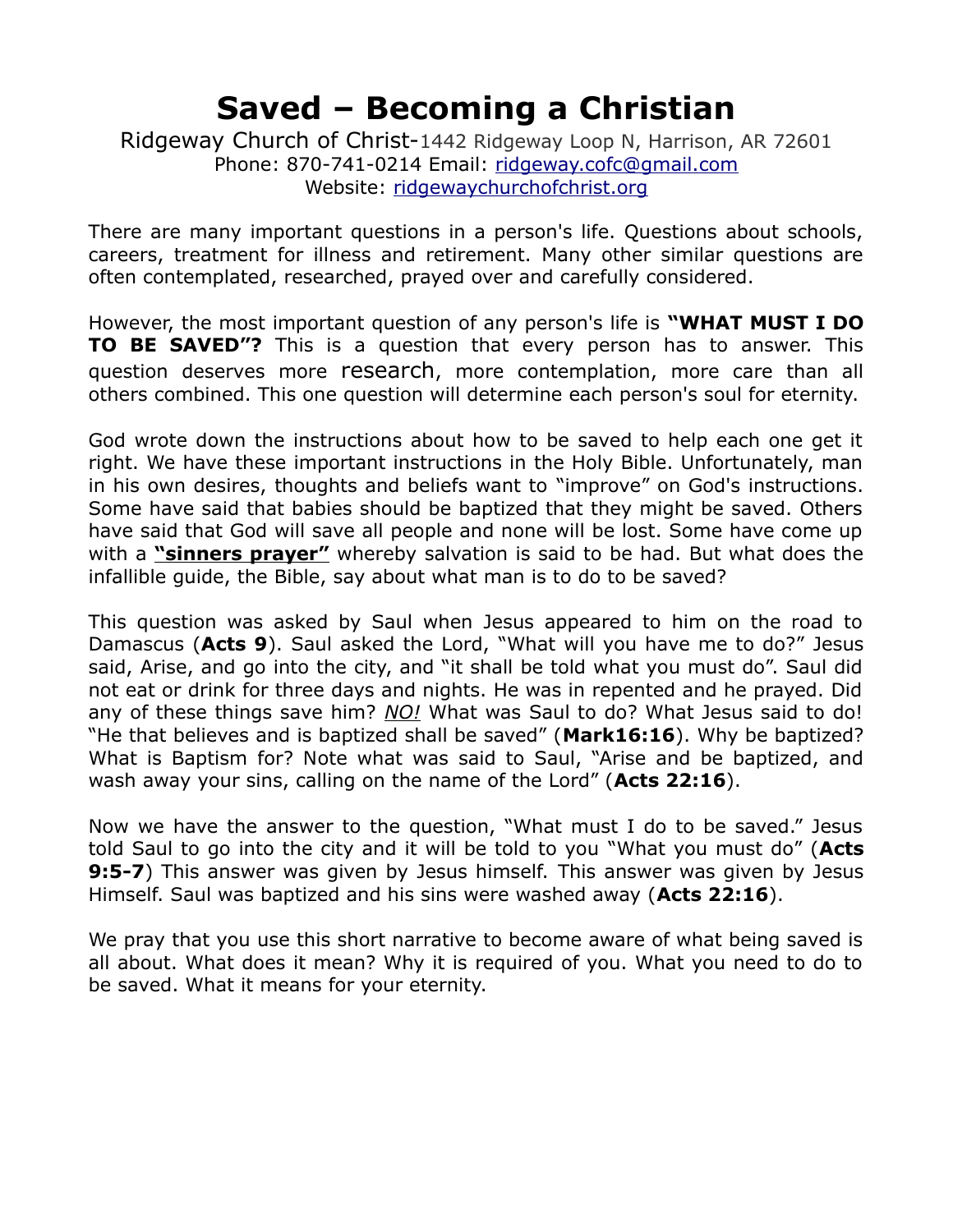Ridgeway Church of Christ-1442 Ridgeway Loop N, Harrison, AR 72601 Phone: 870-741-0214 Email: [ridgeway.cofc@gmail.com](mailto:ridgeway.cofc@gmail.com) Website: [ridgewaychurchofchrist.org](http://www.ridgewaychurchofchrist.org/)

### **Freedom**

All of us enjoy the freedom that we have in this great country. So much so, that we take our freedoms for granted. We are free to travel, to work where we choose and to live where we choose. However, the most important freedom our country affords us is to worship how and where we choose.

Because, in the beginning, God made us free moral agents. God gave us the right to choose. We may make the wrong choices. Adam and Eve, King David, even the apostle Peter did. Many people down through history and today make bad choices. We all make bad choices at times. But those choices can be overcome if we listen to the Lord. Jesus said, "All authority has been given to Me in heaven and on earth." (**Matthew 28:18**)

**Joshua 24:15** Joshua said "Choose you this day whom you will serve..." In order for us to truly have freedom, we must make the right choices. We will either be following God or Satan. There is no middle ground.

Where is freedom found? We have many freedoms in America, but the most important freedom is not found in the laws of America or in any other countries of this world.

Real freedom is found in Christ Jesus---the Son of God. Jesus said in **John 8:32**, "You shall know the truth and the truth shall make you free." Jesus also said in **John 8:36** "If the Son therefore shall make you free, you shall be free indeed."

#### *Free from What?*

So, from what are we made free? For what purpose did Jesus come into the world? Because Jesus came into the world to give Himself (His life) for the sins of all the people for all times, to make us free from sin **Matthew 1:21**. Jesus gave a plan for the whole world, to be free from sin.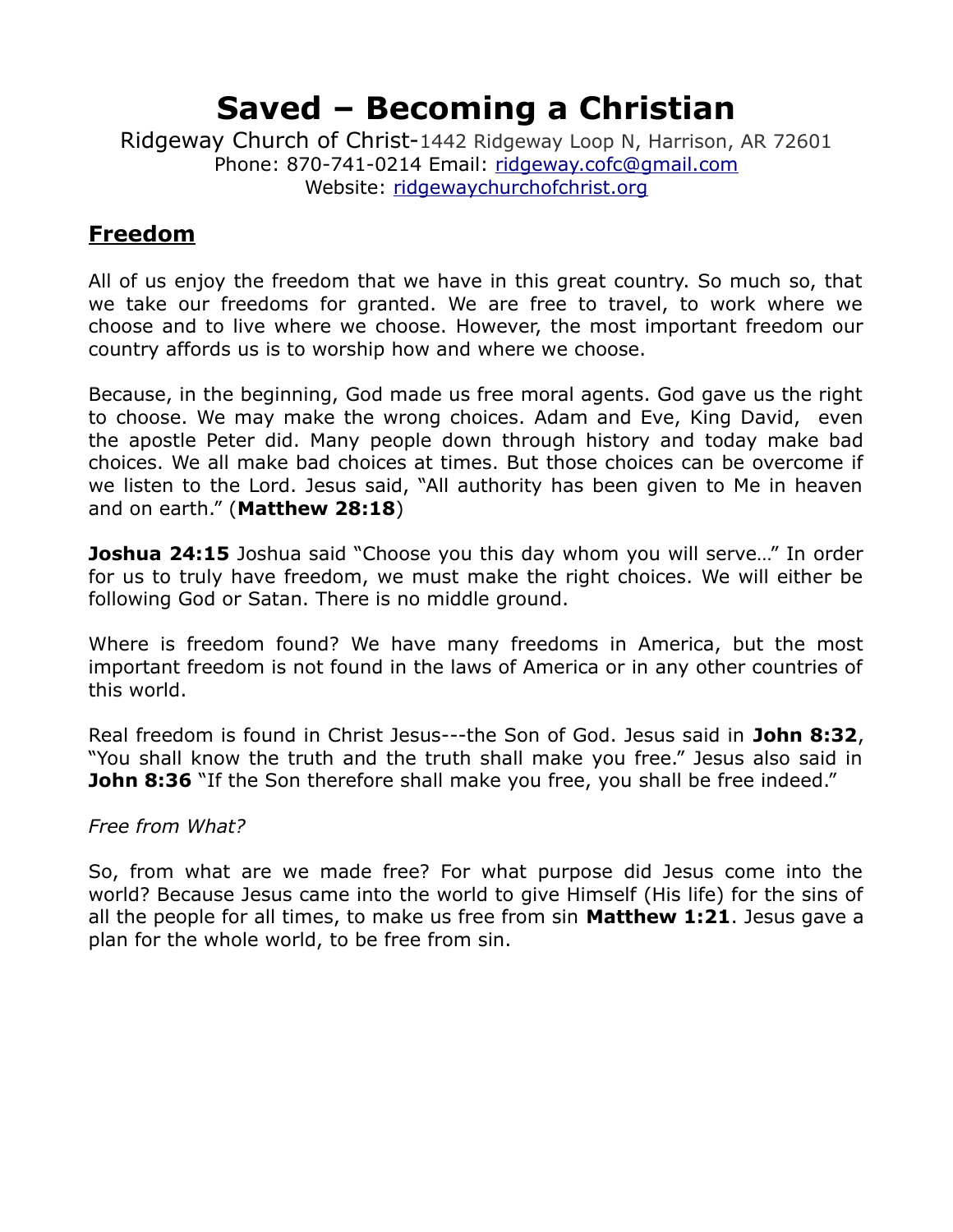Ridgeway Church of Christ-1442 Ridgeway Loop N, Harrison, AR 72601 Phone: 870-741-0214 Email: [ridgeway.cofc@gmail.com](mailto:ridgeway.cofc@gmail.com) Website: [ridgewaychurchofchrist.org](http://www.ridgewaychurchofchrist.org/)

#### **Just Four things:**

1) You **must believe and confess** that Jesus is the son of God. **John 8:24** Jesus said you must *believe* that He is the Christ the Son of the living God. **Matthew 10:32-33**, **Acts 8:36-37** further tells us to *confess* that Jesus is God's son.

2) **Luke 13:3** Jesus said you **must repent** of your sins.

3) **Mark 16:16** Jesus said you **must be baptized**.

4) Jesus expects us to **live faithfully** the rest of our days (**1 John 1:2**)

*Because, it is in the act of baptism that our sins are washed away*, and we become new creatures in Christ **2 Corinthians 5:17.** In **Acts 22:16** Paul was told to "arise and be baptized and wash away your sins…"

Therefore, when one obeys the teachings of Jesus Christ, you can be sure you have freedom from sin and when one is free from sin he is now a child in the family of God. A child of God? YES! (**John 1:11-12**) Those on Pentecost were told to repent and be baptized for the remission of sin. They did so, and the Lord added them to His church. **Acts 2:47**.

#### **Baptized – Old Things are New Again**

It is written in **2 Corinthians 5:17** "Therefore if man be in Christ, he is a new creature; old things are passed away; behold, all things are become new."

The words Paul used in this passage, "be in Christ," in what Paul also used in **Romans 6:3-4**, and that was being baptized into Christ.

Paul used the phrase, "a new creature," in this verse. A new creature means that that person is no longer living in sin, but now is living in Christ.

Paul also stated that "old things are passed away." This is the result of being obedient to the teachings of Christ, who said that repentance and remission of sins should be preached in His name beginning in Jerusalem. **Luke 24:47**. Peter preached that sermon as recorded in **Acts 2:38**, when the people were told to repent and be baptized into Christ for the remission of sins. When one is baptized into Christ for the remission of sins, then "old things are passed away." The Lord adds us to the church, just like in Acts 2:47.